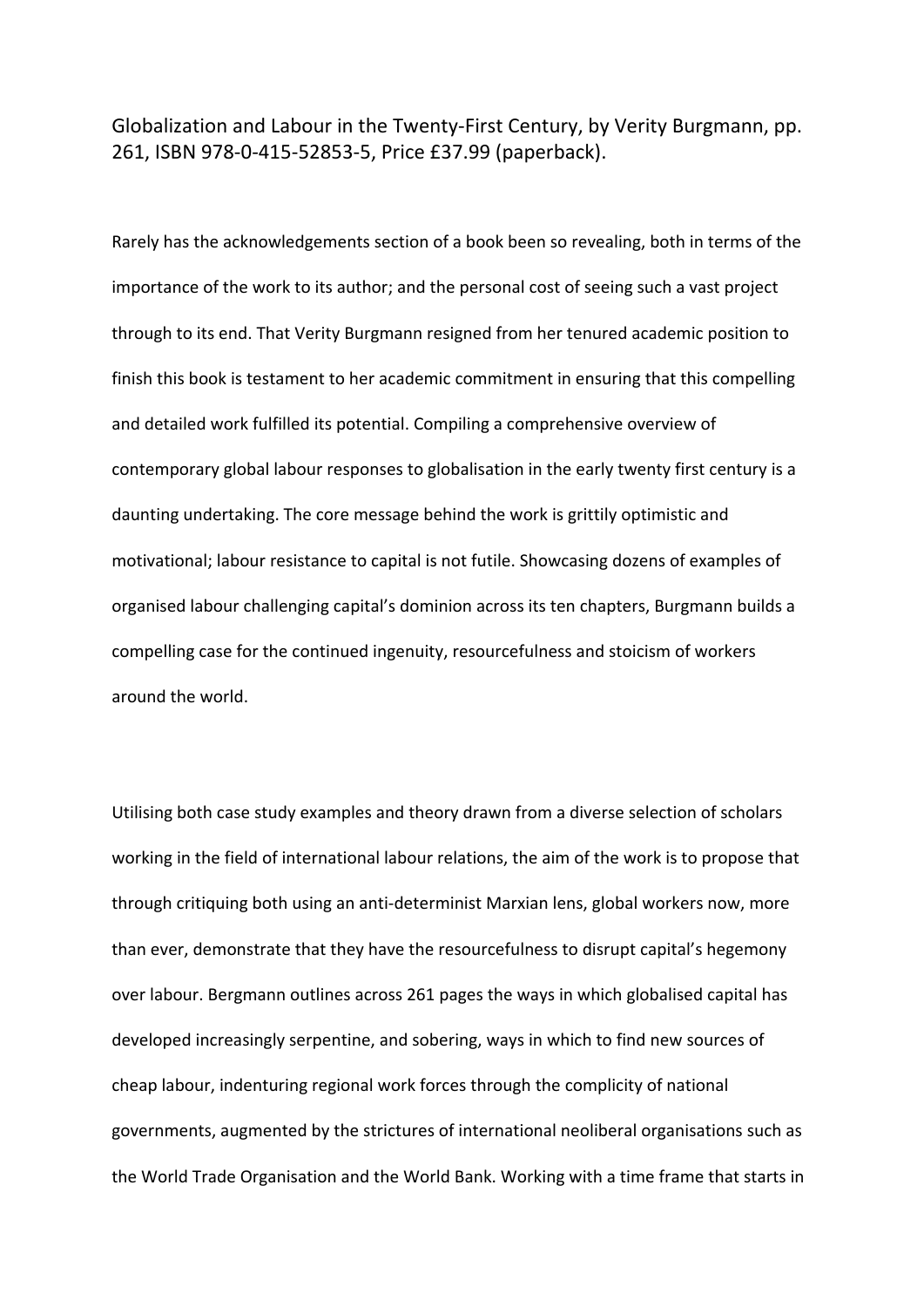1990 and ends in the throes of riots and marches in response to worldwide austerity policies inaugurated by the 2008 global financial crisis, Burgmann documents the different ways in which international labour has responded to increasing levels of financial inequality, job precarity and worsening working conditions with dexterity and resolve. These include coordinated walk outs to disrupt just-in-time production methods across the global blockchain; collaborating with students and other civil actors to raise awareness of disparate worker conditions to brand-shame corporations and worker led creation of co-operatives and communitarian takeovers of failing businesses.

The book makes for a much needed resource for scholars and teachers looking for a comprehensive work that draws together current thinking around labour in the contemporary era. In particular Burgmann argues persuasively about the need to think widely about forms of work. She suggests that despite capital's attempts to create division through artificial reformations of class, whereby the nominal 'middle classes' are exempt from being described as labourers, her autonomist Marxian approach opines that all those who need to earn money to live are workers and so are subject to the same precarity and objectification experienced by all globalised workers, albeit to differentiated extents. This comes to a head in one of the later chapters, exploring the deliberate creation of pools of unemployed workers in order to stifle wage increase demands and calls for improved working conditions.

The case studies from workers within the global South make for particularly sombre reading. Although Burgmann's objective is to highlight the ability of workers to resist, in ways as diverse as 'wildcat' strikes through to the use of current social media platforms for sharing information to co-ordinate group action, the overall atmosphere conveyed to the reader is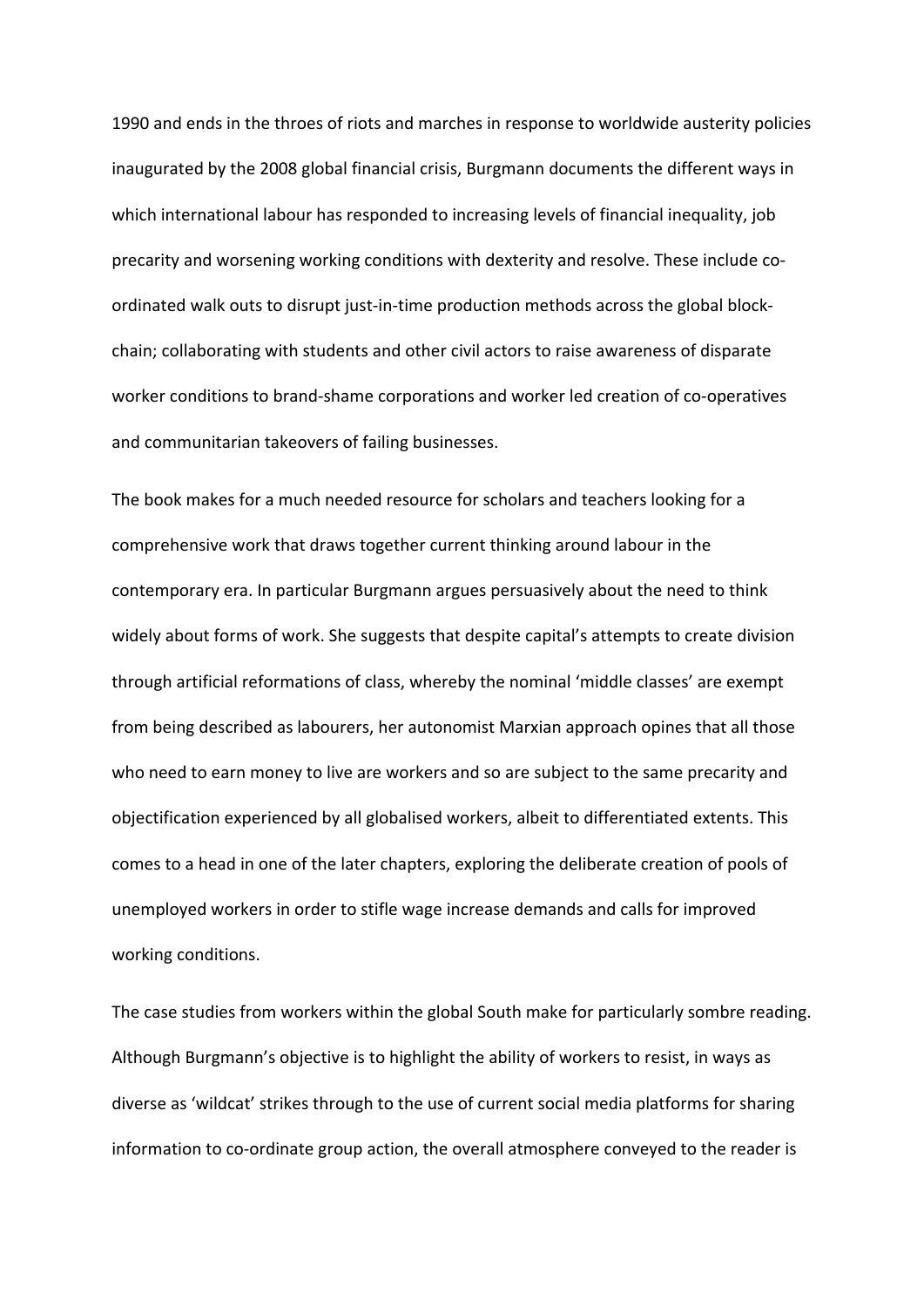one of the immutability of capital to labour's demands. As soon as labour finds methods to temper capital's dominance, capital morphs – re-siting factories; sourcing new resources; co-opting governments into ever more onerous trade deals. Despite Burgmann's heartfelt intent there appears to be little light at the end of the tunnel for most of the workers of the world.

It might be suggested that the immense work put into collating and describing the different examples of labour response around the world leaves little space for Burgmann to explore other elements of contemporary life which impact on globalised labour. This is evident in three crucial areas that receive scant analysis: the impact of crowd-sourcing in creating alternative labour economies; degrowth scholarship, particularly around Nowtopian anticapitalist movements and imminent future challenges wrought by the Anthropocene.

The first, crowd-sourced and community funded enterprise, is concerned with value creation which troubles the labour-capital dichotomy. Labour, from a Marxian perspective, is a creative act, as long as surplus value is not lost to the labourer. Although co-operatives and community partnerships form one of the later book chapters, there is little interrogation as to how these models could be extended outside or away from tightly defined geographical spaces to become alternative models for global human exchange. Crowd funding does offer spatially dislocated examples of remote exchange between strangers based on empathy, mutual support and curiosity. It would have been interesting to see how this could have slotted into Burgmann's wider thesis.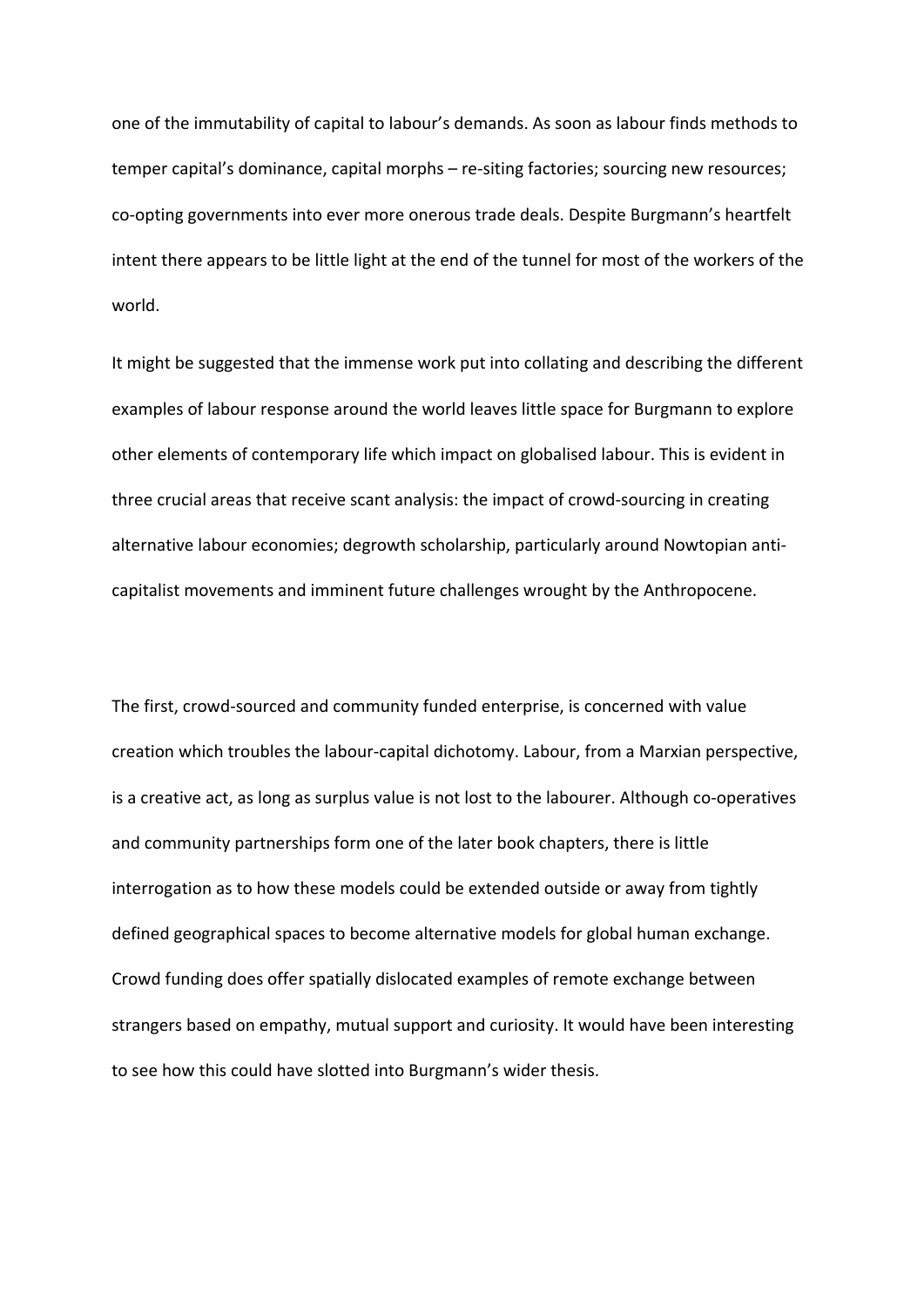The second lacuna within the book is its lack of engagement with degrowth scholarship. Now considered to provide radical treatise on forms of world-making in defiance of capitalism, there is a wealth of academic work, and activism, around demonstrating the viability, and the pressing need, to disengage labour from capitalist economics. Promoting prosperity without growth, degrowth attends to both the wretchedness that capitalism creates for humans subject to its logic and, using political ecology arguments, the devasting impacts on landscapes of industrialised global resource extraction. In particular the work around Nowtopianism, forms of community labour which serve to create sustainable forms of living together, exactly fits within Burgmann's purview, and is only briefly alluded to via referencing Paul Mason's work on volunteerism. It seems an oversight not to have included these perspectives in this work.

Finally, the lack of discussion around climate change and globalisation seems an obvious oversight. Although Burgmann does briefly discuss red-green social movements in her conclusion, it feels very much like an add on, whereas the issue of climate change and capital's likely response is fundamental to what happens to globalised economies in the imminent future. To conclude then, there is much to admire in this work. It provides an insightful, thought provoking read which will rightfully attract a wide audience. Rather than seeing the side stepping of the Anthropocene as a missed opportunity, maybe this will be the next work for Burgmann and her passionate entreaty for a more humane, communitarian world for global workers.

## MARY GEAREY